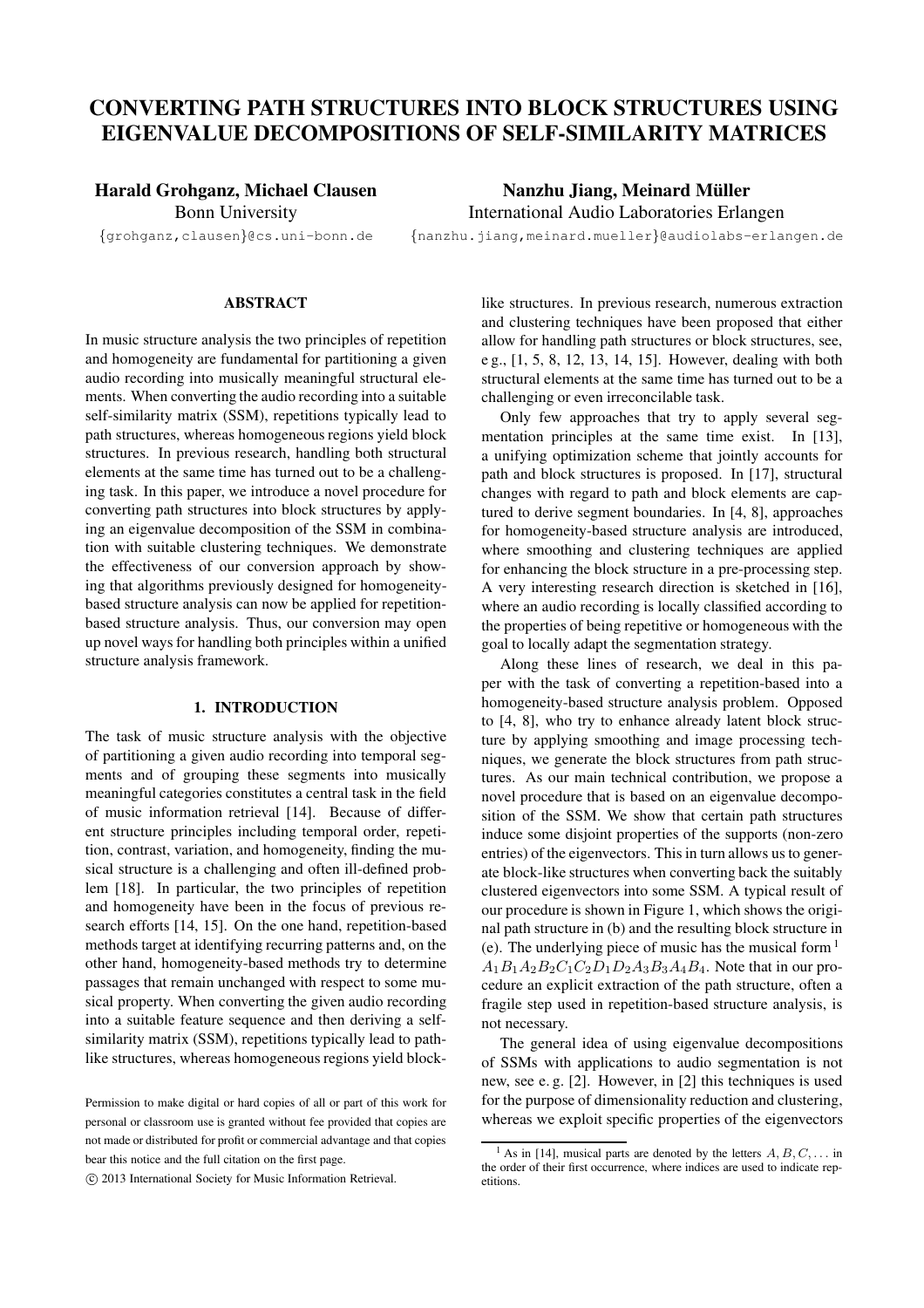

**Figure 1:** Illustration of the algorithmic pipeline for converting path into block structures. **(a)** Original SSM. **(b)** Path-enhanced SSM as typically used for repetition-based structure analysis. **(c)** Eigenvectors (rows) of the SSM weighted and sorted by the corresponding eigenvalues. **(d)** Eigenvectors (rows) after clustering and post-processing. **(e)** SSM obtained from (d). **(f)** Structure analysis result obtained from (e) applying some homogeneity-based clustering procedure. **(g)** Manually labeled structure (ground truth).

for converting path into block structures.

We demonstrate the effectiveness of our conversion approach by discussing a number of explicit examples and by presenting some quantitative evaluation based on two known datasets. In particular, we show that upon our conversion standard clustering procedures that are designed for homogeneity-based structure analysis can then be applied for repetition-based structure analysis. As a results, our conversion may open up novel ways for combining different music segmentation principles at an early stage of an audio structure processing pipeline.

In the remainder of this paper, we first describe the algorithmic details for our conversion procedure (Section 2), then report on our experiments (Section 3), and conclude with an outlook on future research directions (Section 4).

#### **2. ALGORITHMIC PIPELINE**

In this section, we describe our procedure for converting SSMs with path-like structures into SSMs with block-like structures, see also Figure 1 for an illustration of the overall pipeline. We first summarize a procedure for computing an SSM with path structures as typically used for repetitionbased structure analysis (Section 2.1). Such matrices constitute the input of our conversion procedure. We then describe some properties of the eigenvectors obtained from such matrices (Section 2.2) and show how the eigenvectors can be used to derive SSMs with block-like structures (Section 2.3).

# **2.1 Computing SSMs with Path Structures**

Repeating segments in music often share the same melodic and harmonic progression while showing differences in instrumentation and timbre. Therefore, in most approaches for repetition-based structure analysis, the audio signal is converted into twelve-dimensional chroma-based audio features, which closely correlate to the aspect of harmony and have become a widely used tool in processing and analyzing music data [3]. In the following, we use a chroma variant referred to CRP (Chroma DCT-Reduced Log Pitch) features<sup>2</sup>, which show a high degree of invariance to changes in timbre [10]. In our experiments, we adapt the feature rate according to the length of the considered audio recording, which results in feature rates (features per second) between 2 Hz and 6 Hz. Normalizing the features, we use the inner product as a similarity measure to compute a self-similarity matrix  $S$  by comparing the elements of the feature sequence in a pairwise fashion, see Figure 1a.

To further enhance the path structure of  $S$ , one typical procedure is to apply some kind of smoothing filter along the direction of the main diagonal, resulting in an emphasis of diagonal information in  $S$  and a denoising of other structures. In our implementation, we use a smoothing variant similar to [12], which can deal with local tempo variations. Furthermore, we apply image processing and thresholding techniques to eliminate short and weak path fragments, see also [17] for similar strategies.

The resulting path-enhanced SSM, as illustrated by Figure 1b, constitutes the input of our conversion algorithm. Note that the implementation details to obtain the pathenhanced SSM are not important at this stage. Our conversion procedure is generic and works well as long as the SSM has a relatively sparse structure only showing the most relevant paths.

 $2$  An implementation of these features is available at www.mpi-inf. mpg.de/resources/MIR/chromatoolbox/, see also [11].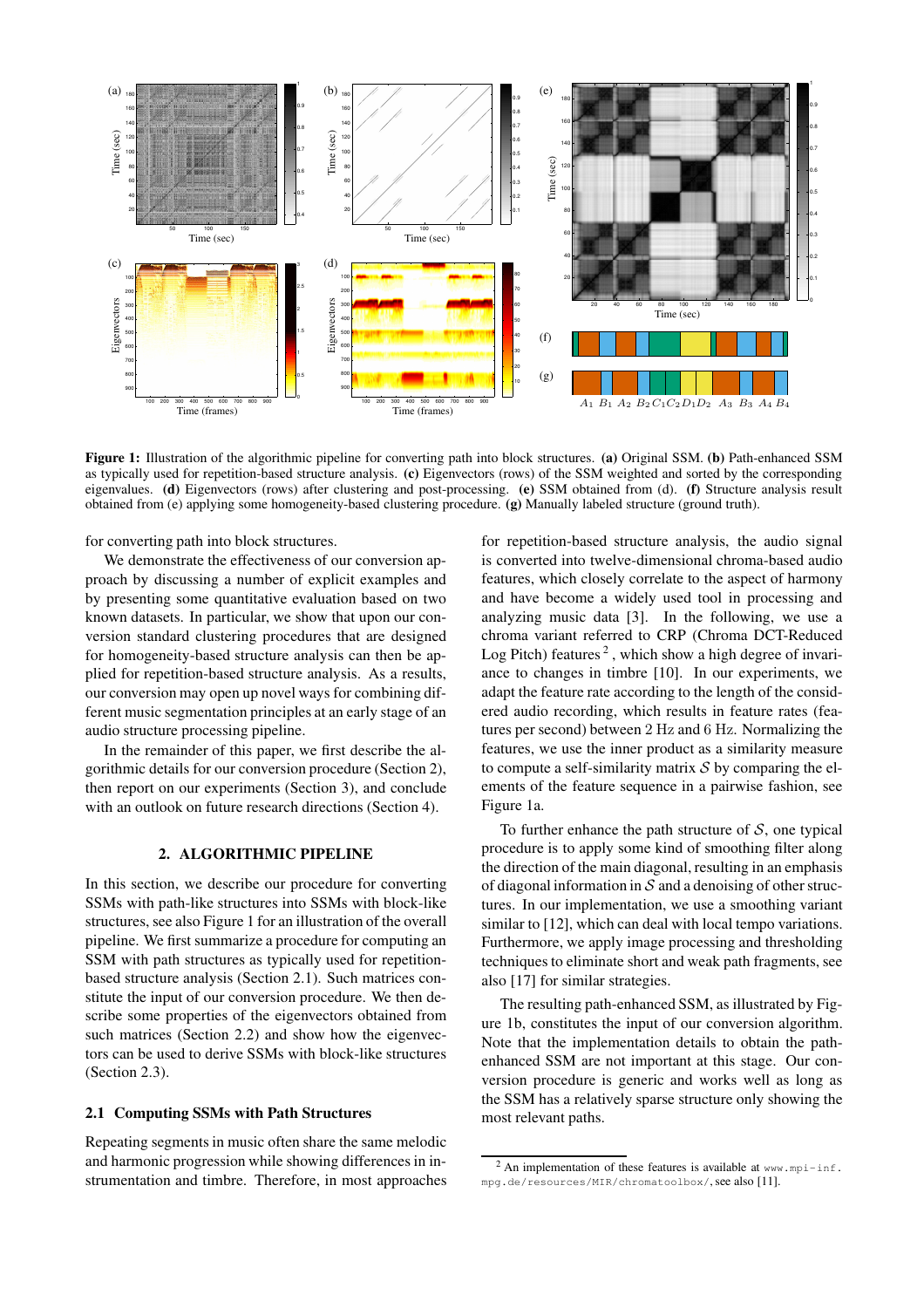

**Figure 2:** Various SSMs with path structures (**left**) and corresponding eigenvectors (**right**). The figures shows the eigenvectors in some transposed (row-wise) and weighted (multiplied by the corresponding eigenvalue) form. Furthermore, the eigenvectors are sorted according to decreasing eigenvalues. **(a)/(b)** SSM  $I_K^{\epsilon}$ . **(c)/(d)** SSM reflecting the musical form  $A_1A_2$ . **(e)/(f)** SSM reflecting the musical form  $A_1B_1B_2B_3A_2$ .

#### **2.2 Eigenvalue Decomposition**

When comparing the elements of a feature sequence in a pairwise fashion using a symmetric similarity measure results in a symmetric SSM  $S$ . This property may be lost by applying enhancement and image processing techniques as used in Section 2.1. However, one can restore the symmetry by considering  $\frac{1}{2}(\mathcal{S} + \mathcal{S}^{\top})$  instead of  $\mathcal{S}$ , where  $\mathcal{S}^{\top}$ denotes the transposed matrix of  $S$ . Doing so, we may assume in the following that  $S$  is a symmetric matrix of dimension  $N \times N$  for some  $N \in \mathbb{N}$ .

Next, we apply an eigenvalue decomposition of the symmetric matrix  $S$  and investigate the properties of the resulting eigenvectors. Principle component analysis tells us that there exists a real-valued diagonal matrix  $D =$  $diag(\lambda_1, \ldots, \lambda_N)$  and an orthogonal matrix E such that  $S = EDE^{\top}$ , where the  $n^{\text{th}}$  column  $e_n$  of E is an eigenvector of S with eigenvalue  $\lambda_n$ , i.e.,  $\mathcal{S}e_n = \lambda_n e_n$ .

In our scenario, we assume that the matrix  $S$  consists of path-like structures, where a prototype of a path of length  $K$  may be modeled by the matrix  $3$ 

$$
I_K^\epsilon:=\left(\begin{array}{cccc} & & \epsilon & 1 \\ & \epsilon & 1 & \epsilon \\ & \cdot & \cdot & \cdot \\ \epsilon & 1 & \epsilon & \\ 1 & \epsilon & \end{array}\right)\quad\in\{0,\epsilon,1\}^{K\times K}\,.
$$





Figure 3: (a) SSM S with a path structure corresponding to the musical form  $A_1A_2B_1C_1A_3A_4B_2A_5$ . **(b)** SSM with highlighted block structure. **(c)** SSM in some normalized form after applying some permutation. **(d)** Illustration of the support of the suitable sorted and transposed eigenvectors.

In this matrix the non-specified entries have the value 0, see also Figure 2a. Intuitively, each path consists of a diagonal matrix with large entries on the main diagonal (represented by the value 1 in  $I_K^{\epsilon}$ ) and with decreasing entries on the diagonals above and below the main diagonal (represented by the value  $\epsilon$  in  $I_K^{\epsilon}$ ). Such paths typically arise when applying path enhancement strategies based on smoothing techniques.

In [6], an explicit eigenvalue decomposition of the matrix  $I_K^{\epsilon}$  is described. The eigenvalues are

$$
\lambda_k = 1 + \epsilon \cdot 2 \cos \frac{k\pi}{K+1}, \qquad 1 \le k \le K,\tag{1}
$$

with corresponding eigenvectors

$$
e_k = \left(\sin\frac{k\pi}{K+1},\ \sin\frac{2k\pi}{K+1}\ \dots,\ \sin\frac{Kk\pi}{K+1}\right)^\top. \tag{2}
$$

In particular, note that the entries of the eigenvectors are non-zero, see also Figure 2b for an illustration. This property, as we will see, becomes crucial for converting paths into blocks.

The matrix  $I_K^{\epsilon}$  constitutes the basic building block for SSMs with more general path structures. Instead of a mathematically rigorous treatment, which is beyond the scope of this paper, we explain the general case by means of an illustrative example. Let  $S$  be the SSM shown in Figure 3a, which has the path structure corresponding to the musical form  $A_1A_2B_1C_1A_3A_4B_2A_5$ . The desired block structure is indicated in Figure 3b. By applying a suitable permutation matrix  $P$ , it can be shown that S can be converted into a matrix  $S' := \mathcal{P} \mathcal{S} \mathcal{P}^{-1} = \mathcal{A} \oplus \mathcal{B} \oplus \mathcal{C}$ , which is the direct sum of three matrices  $A$ ,  $B$ , and  $C$  corresponding to the musical parts  $A$ ,  $B$ , and  $C$  (inclusive repetitions), respectively. This is illustrated by Figure 3c. As for the eigenvalue decomposition, it can be shown that the eigenvalues of  $S'$  are given by the eigenvalues of the matrices  $A$ ,  $\mathcal{B}$ , and  $\mathcal{C}$ . Furthermore, the eigenvectors of  $\mathcal{S}'$  are obtained by suitably extending the eigenvectors of the matrices  $A$ ,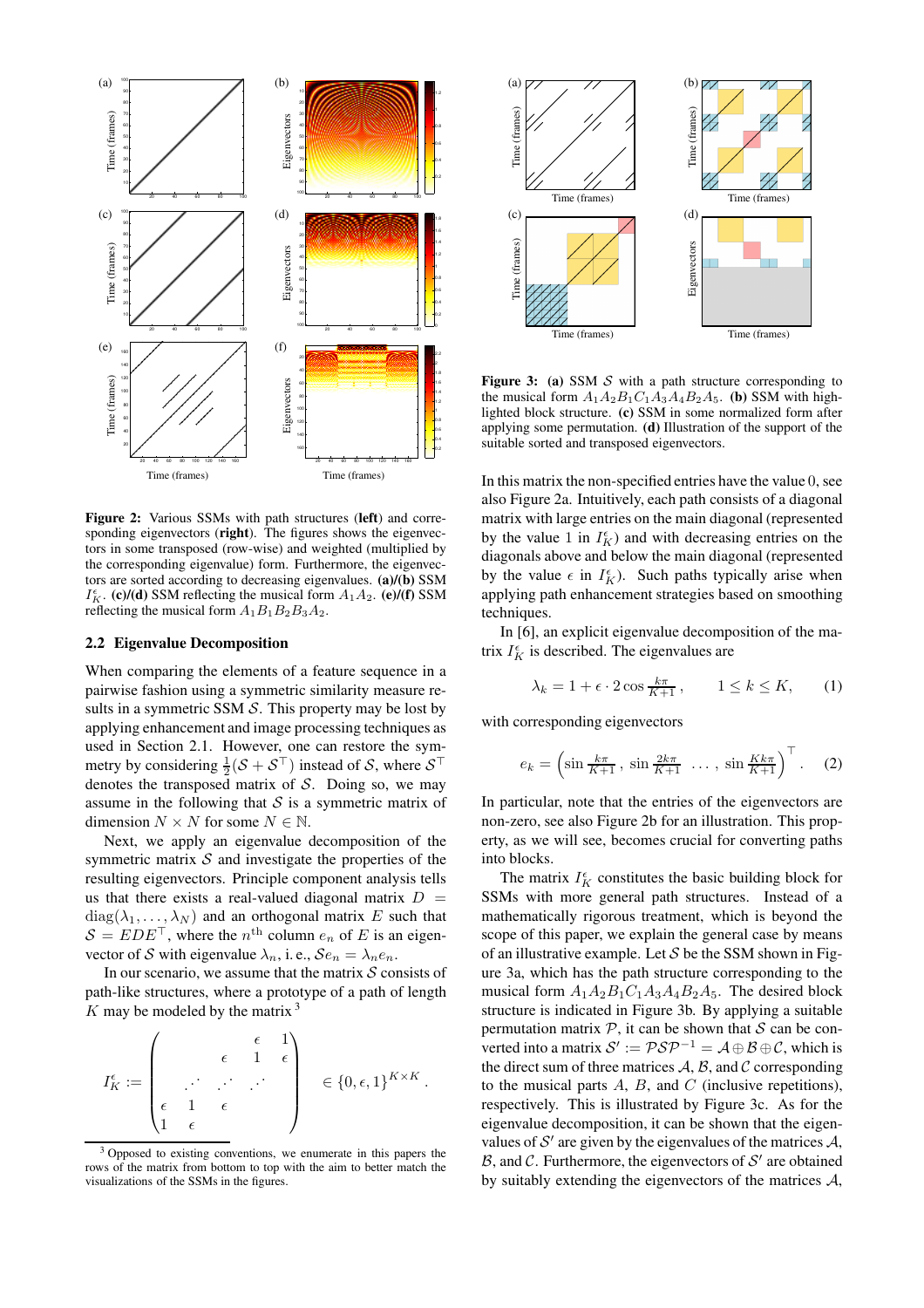$\beta$ , and  $\beta$  by zero entries. As a result, the supports (nonzero entries) of eigenvectors coming from different summands  $A$ ,  $B$ , and  $C$  in  $S'$  are disjoint. This fact is illustrated by Figure 3d. Furthermore, the repetitions induce substructures in the summands  $A, B$ , and  $C$ . Each such substructure can be expressed by a suitable Kronecker product with an all-one matrix and a matrix of the form  $I_K^{\epsilon}$ . For example, the matrix  $B$  corresponds to two repeating parts and can be expressed by

$$
\mathbb{1}^{R\times R}\otimes I_K^\epsilon=\begin{pmatrix}I_K^\epsilon&I_K^\epsilon\\I_K^\epsilon&I_K^\epsilon\end{pmatrix}
$$

with  $R = 2$  being the number of repetitions,  $1^{R \times R}$  being the all-one  $R \times R$  matrix, and ⊗ being the Kronecker product. Note that the rank of  $\beta$  is  $K$ , so that in the case of  $R = 2$  half of the eigenvalues are zero (therefore, the corresponding eigenvectors are not uniquely determined). Also, the permutation  $P$  is not known in practice. In our pipeline, we multiply the normed eigenvectors with their corresponding eigenvalue and arrange the modified eigenvectors according to their length in decreasing order. (The eigenvectors to eigenvalue 0 are irrelevant here.)

To build up some more intuition, let us consider the examples shown in Figure 2. The case of  $I_K^{\epsilon}$  and its eigenvalue decomposition is illustrated by (a)/(b) of Figure 2, whereas the case of two repeating segments ( $\mathbb{1}^{2 \times 2} \otimes I_K^{\epsilon}$ ) is shown in  $(c)/(d)$ . A third example corresponding to the musical form  $A_1B_1B_2B_3A_2$  is shown in (e)/(f) of Figure 2. Here, the disjointness property of the supports for the eigenvalues that belong to different parts is visible. Note that the permutation matrix  $P$  is not known and that the eigenvectors are not ordered according to the musical parts they belong to. Furthermore, in practical applications the path structures may be noisy and distorted so that the discussed properties of the eigenvectors are not strictly fulfilled.

#### **2.3 Deriving SSMs with Block Structures**

Let  $N \in \mathbb{N}$  denote the dimension of the eigenvectors, which also coincides with the number of frames. As indicated by Figure 1c, we form a matrix by defining its rows to be the transposed eigenvectors weighted and sorted by the corresponding eigenvalues. We denote this  $N \times N$  matrix by  $\mathcal E$ . As discussed above, the path structure of the SSM is reflected by the support properties of the rows. In theory (assuming an ideal path structure as discussed before), two rows either have the same support (when corresponding to the same repeating musical part) or have disjoint supports (when corresponding to repeating, but different musical parts). Furthermore, the support of an eigenvector reveals all frames that belong to repeating segments of the same musical part (e. g., the frames of all A-part segments).

Motivated by this observation, we consider the columns  $\mathcal{E}(n)$  of  $\mathcal E$  as features,  $n \in [1:N]$ . This yields a feature sequence  $\mathcal{E}(1), \ldots, \mathcal{E}(N)$ , which, in turn, can be used to define a self-similarity matrix  $\mathcal{S}(\mathcal{E})$ . The properties of the

eigenvalues imply that two features  $\mathcal{E}(i)$  and  $\mathcal{E}(j)$  are similar if the frames  $i$  and  $j$  belong to repeating segments of the same musical part (or to frames of non-repeating segments), and dissimilar otherwise. As a consequence, the matrix  $S(\mathcal{E})$  has the desired block structure.

To make this procedure applicable for real data, we post-process the matrix  $\mathcal E$  prior to forming the selfsimilarity matrix. To this end, we first replace each entry e of  $\mathcal E$  by  $\log(10|e| + 1)$  to prevent overrating the mostrepeated segment. Then we apply a standard  $k$ -means clustering procedure<sup>4</sup> to rearrange the eigenvectors (rows of  $\mathcal{E}$ ) so that vectors corresponding to similar structures are adjacent. Then we smooth the rearranged matrix in both directions, horizontally as well as vertically, see Figure 1d. Here, the horizontal smoothing balances out the values of the non-zero entries in the eigenvectors, whereas the vertical smoothing introduces robustness to local distortions. <sup>5</sup> Denoting the smoothed matrix by  $\mathcal{E}'$ , we compute the selfsimilarity matrix as above to obtain  $S^{\text{Block}} = S(\mathcal{E}')$ . This matrix constitutes our final result, see Figure 1e.

#### **3. EXPERIMENTS**

To show how our conversion approach behaves on real data, we now discuss a number of explicit examples (Section 3.2) and report on some quantitative experiments (Section 3.3). Note that optimizing and investigating the specific role of the various parameters is not in the scope of this paper. Rather than numerically improving a specific structure analysis result, our main goal is to highlight the conceptual novelty of our approach. In particular, we demonstrate that procedures that are designed for homogeneity-based structure analysis (as the one described in Section 3.1) can now be applied for repetitionbased structure analysis thanks to our conversion procedure.

#### **3.1 Structure Analysis Procedure**

As a typical example approach, we consider the homogeneity-based structure analysis procedure as described in [5], where a given self-similarity matrix is decomposed into a prototype matrix and an activation matrix using non-negative matrix factorization (NMF). Looking at maximizing entries in the activation matrix yields a framewise classification of the columns of the SSM, which in turn can be used to assign a class label to each frame. A segment is then defined as a maximal run of consecutive frames having the same class label, see [5] for more details and Figure 1f for an example.

In our experiments, we used an NMF-variant with additional sparseness constraints [7] setting the sparseness parameter to  $4 \cdot \text{mean}(\mathcal{S}^{\text{Block}})$  and the rank parameter to 6 (assuming at most six different musical parts). The procedure was then applied to the matrix  $\mathcal{S}^{\text{Block}}$ .

<sup>&</sup>lt;sup>4</sup> In our implementation, we used 6 clusters. Our experiments showed that any number between 5 and 20 led to similar results.

<sup>&</sup>lt;sup>5</sup> In our experiments, we used Gaussian smoothing using an adaptive window size vertically and 7 frames horizontally. Again these values are not crucial here.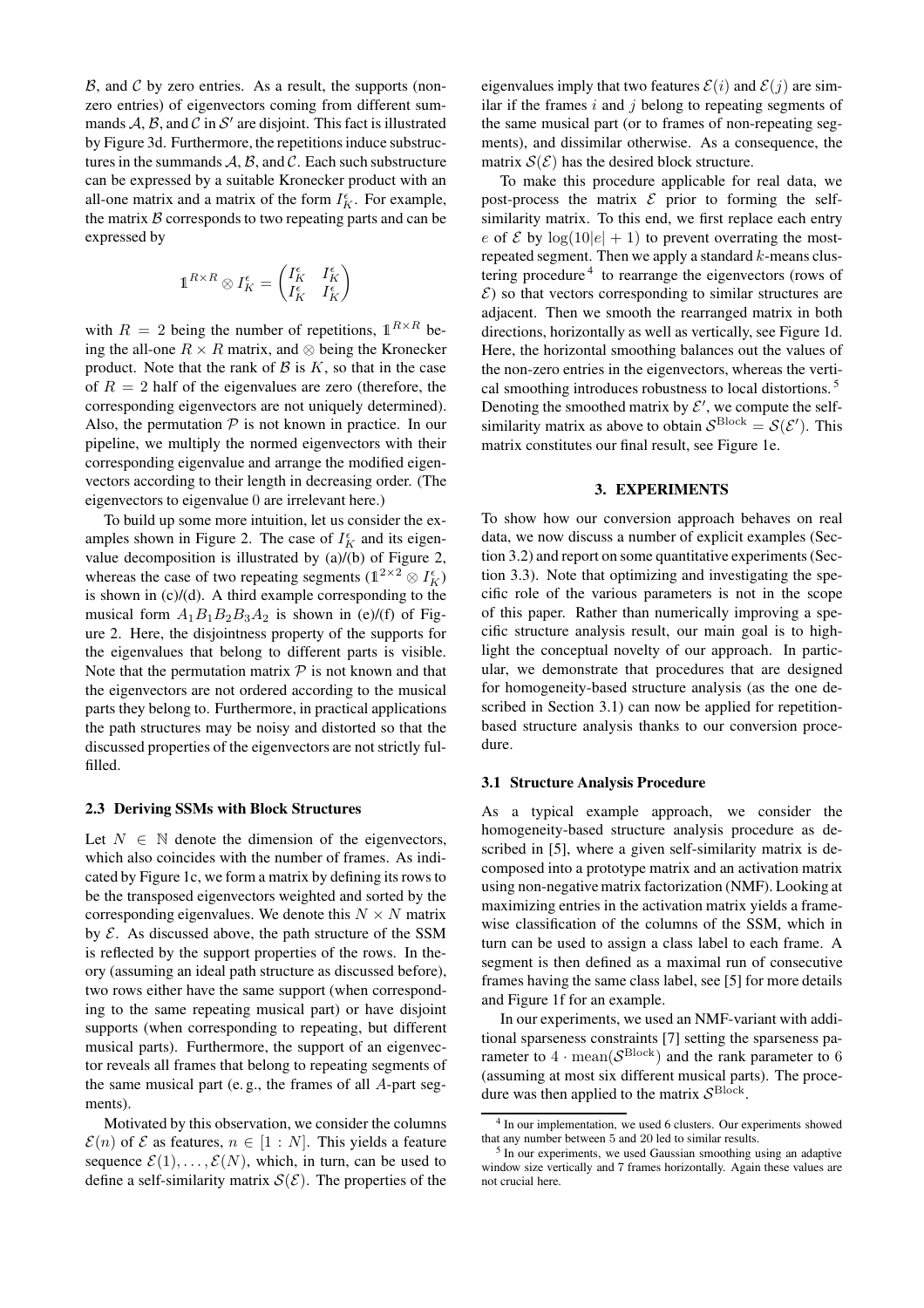

**Figure 4:** Results for three different audio recordings. The figure shows the computed block matrix overlaid with the path structure of the input matrix (top), the computed structure analysis results (middle) and the manually generated structure annotations (bottom). **(a)** Hungarian Dance No. 5 by Johannes Brahms. **(b)** March No. 1 from Op. 39 (Pomp and Circumstance) by Edward Elgar. **(c)** The song "The winner takes it all" by ABBA.

#### **3.2 Qualitative Evaluation**

We now discuss some specific examples to show the potential and the limitations of our conversion procedure. We start with our running example shown in Figure 1, which is a recording of the Waltz No. 2 from the Suite for Variety Orchestra by Dmitri Shostakovich. Using the path matrix  $S$  as shown in Figure 1b as input, our conversion procedure outputs the block matrix  $\mathcal{S}^{\text{Block}}$  shown in Figure 1e. As the figure illustrates, path structures of repeating segments have been correctly converted into blocks. For example, the four repetitions of the combined ABpart are clearly visible as path structure in Figure 1b and as block structure in Figure 1e. Furthermore, Figure 1f shows the computed structure annotation obtained from  $\mathcal{S}^{\text{Block}}$ , whereas Figure 1g shows a manually generated structure annotation. Indeed, the homogeneity-based clustering approach applied to  $\mathcal{S}^{\mathrm{Block}}$  produced a reasonable repetitionbased structure analysis result. Only subsequent repeating parts such as the two D-parts  $D_1D_2$  (which are clearly reflected by paths in Figure 1b) have not been resolved by our frame-based labeling approach. Also, note that, because of significant musical variations in harmony and melody, the two repeating C-parts are neither reflected by paths nor by blocks.

Next, we consider the three examples of Figure 4. For each example, the computed block matrix  $\mathcal{S}^{\text{Block}}$  overlaid with the original path structure inputted to our conversion procedure is shown. Also the structure annotations obtained from  $S<sup>Block</sup>$  as well as the manually generated "ground truth" annotations (for comparison) are shown. The first example shown in Figure 4a is a recording of the Hungarian Dance No. 5 by Johannes Brahms. The A-part as well as the B-part segments are well reflected in the block structure despite of some distortions and inconsistencies in the path structure. Also, tempo differences between B-part segments ( $B_2$  and  $B_4$  are played faster than  $B_1$  and  $B_3$ ) still led to meaningful block structures. As in the previous Shostakovich example, the subsequent repeating Apart and D-part segments were not subdivided as a result of the purely frame-based labeling procedure. Also note that even in the path representation only the repetitions  $D_1D_2$ and  $D_3D_4$  were captured, but not the finer grained subdivision (because of the chosen temporal resolution induced by the parameter setting). Finally, the B-part segments were further subdivided by our structure analysis procedure, illustrating an over-segmentation as typical for automated structure analysis methods [9].

The example shown in Figure 4b is based on a recording of the March No. 1 from Op. 39 by Edward Elgar. As before, one can say that overall the computed block structure correspond well to the inputted path structure. The erroneously extracted small path fragment indicated by the red circle has no major influence on the computed block structure as well as on the final structure. This indicates that our conversion procedure is, at least to some degree, robust to local distortions and noise. In general, our procedure tends to yield better results when the inputted path structure is sparse, thus requiring a denoising/smoothing and thresholding step to enhance the path structure as is also done in most repetition-based structure analysis approaches [1, 14].

The final example is a recording of the song "The winner takes it all" by ABBA, see Figure 4c. With this example, we want to indicate that missing path relations as marked by the red circle may be "recovered" in the block structure. Since the eigenvalue decomposition is a *global* analysis of the entire matrix  $S$ , local deviations and missing relations are balanced out, thus enforcing some kind of transitivity on the block level.

#### **3.3 Quantitative Evaluation**

Finally, we quantitatively evaluated and compared our overall structure analysis procedure based on two wellknown datasets. First, we used the Beatles dataset with